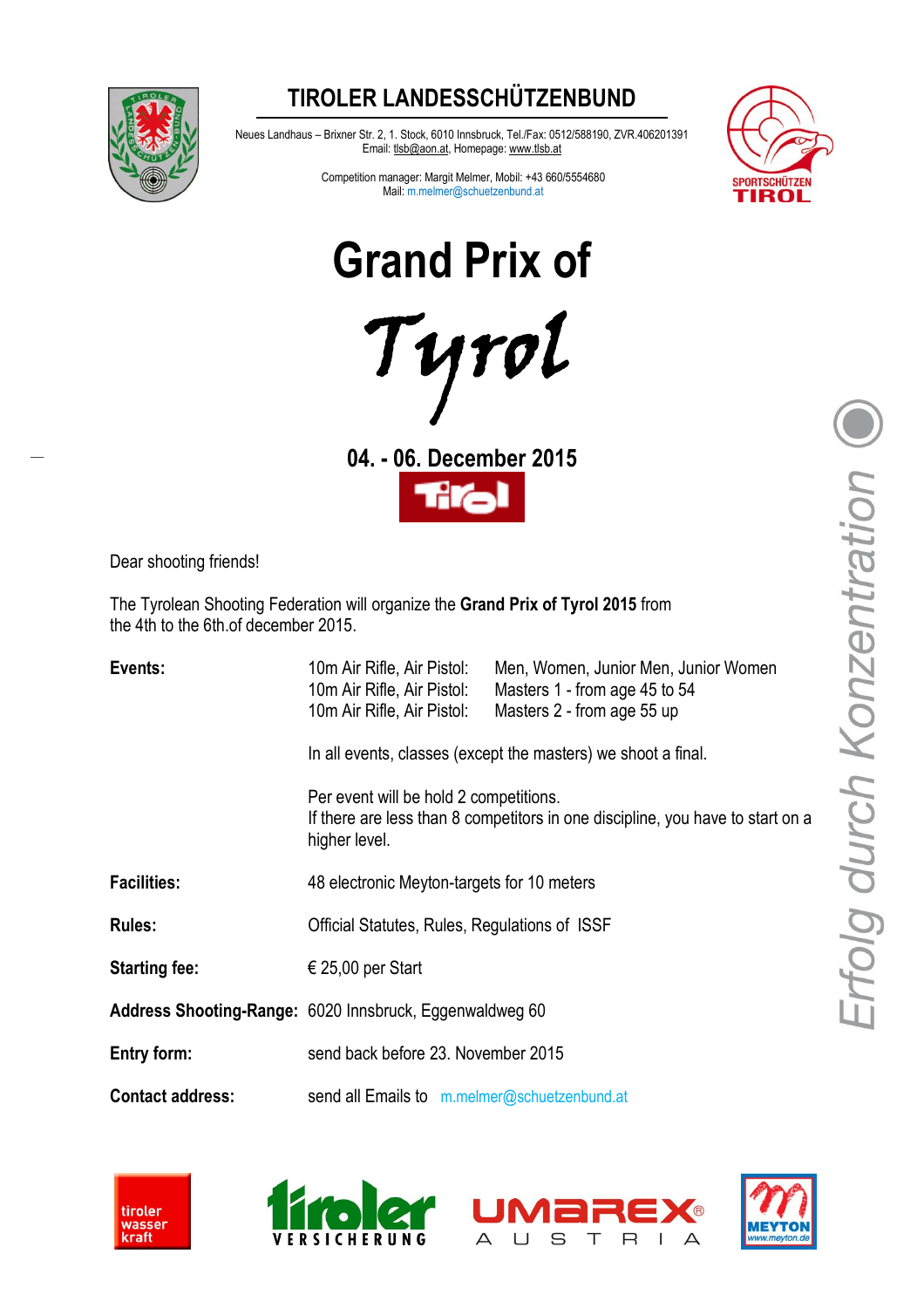## **TIROLER LANDESSCHÜTZENBUND**



Neues Landhaus – Brixner Str. 2, 1. Stock, 6010 Innsbruck, Tel./Fax: 0512/588190, ZVR.406201391 Email: tlsb@aon.at, Homepage: www.tlsb.at

> Competition manager: Margit Melmer, Mobil: +43 660/5554680 Mail: m.melmer@schuetzenbund.at



#### **Preliminary program:**

| 04.12.2015 | $14:00 - 17:30$<br>17:00<br>18:30 - 18:45 / 18:45 - 19:35 Air pistol Master 1+ 2<br>$18:30 - 18:45 / 18:45 - 19:35$ Air rifle Master 1 + 2                                                                                                                                                                                                                                                                                                                                                                                                                                                                                  | Arrival of delegations and free training<br><b>Technical meeting</b>                                                                                                                                                                                                                                                                                                                                                                                                                                                                                   |
|------------|-----------------------------------------------------------------------------------------------------------------------------------------------------------------------------------------------------------------------------------------------------------------------------------------------------------------------------------------------------------------------------------------------------------------------------------------------------------------------------------------------------------------------------------------------------------------------------------------------------------------------------|--------------------------------------------------------------------------------------------------------------------------------------------------------------------------------------------------------------------------------------------------------------------------------------------------------------------------------------------------------------------------------------------------------------------------------------------------------------------------------------------------------------------------------------------------------|
| 05.12.2015 | $09:00 - 09:15 / 09:15 - 10:30$ Air rifle men and junior men<br>12:15<br>12:45<br>13:30<br>14:00<br>16:45<br>17:15<br>18:00<br>18:30                                                                                                                                                                                                                                                                                                                                                                                                                                                                                        | 11:00 - 11:15 / 11:15 - 12:05 Air rifle women and junior women<br>Reporting Air rifle men and junior men<br>Final Air rifle men and junior men<br>Reporting Air rifle women and junior women<br>Final Air rifle women and junior women<br>15:00 - 15:15 / 15:15 - 16:30 Air pistol men and junior men<br>15:00 - 15:15 / 15:15 - 16:05 Air pistol women and junior women<br>Reporting Air pistol women and junior women<br>Final Air pistol women and junior women<br>Reporting Air pistol men and junior men<br>Final Air pistol men and junior men   |
| 06.12.2015 | 10:00 - 10:15 / 10:15 - 11:30 Air rifle men and junior men<br>11:45<br>12:15<br>13:00<br>13:30<br>16:15<br>16:45<br>17:15<br>17:45<br>$\mathbf{1} \cdot \mathbf{1} \cdot \mathbf{1} \cdot \mathbf{1} \cdot \mathbf{1} \cdot \mathbf{1} \cdot \mathbf{1} \cdot \mathbf{1} \cdot \mathbf{1} \cdot \mathbf{1} \cdot \mathbf{1} \cdot \mathbf{1} \cdot \mathbf{1} \cdot \mathbf{1} \cdot \mathbf{1} \cdot \mathbf{1} \cdot \mathbf{1} \cdot \mathbf{1} \cdot \mathbf{1} \cdot \mathbf{1} \cdot \mathbf{1} \cdot \mathbf{1} \cdot \mathbf{1} \cdot \mathbf{1} \cdot \mathbf{1} \cdot \mathbf{1} \cdot \mathbf{1} \cdot \mathbf{$ | $08:30 - 08:45 / 08:45 - 09:35$ Air rifle women and junior women<br>Reporting Air rifle women and junior women<br>Final Air rifle women and junior women<br>Reporting Air rifle men and junior men<br>Final Air rifle men and junior men<br>14:30 - 14:45 / 14:45 - 16:00 Air pistol men and junior men<br>14:30 - 14:45 / 14:45 - 15:35 Air pistol women and junior women<br>Reporting Air pistol women and junior women<br>Final Air pistol women and junior women<br>Reporting Air pistol men and junior men<br>Final Air pistol men and junior men |

18:30 – 18:45 / 18:45 – 19:35 Air pistol Master 1+ 2 18:30 – 18:45 / 18:45 – 19:35 Air rifle Master 1 + 2